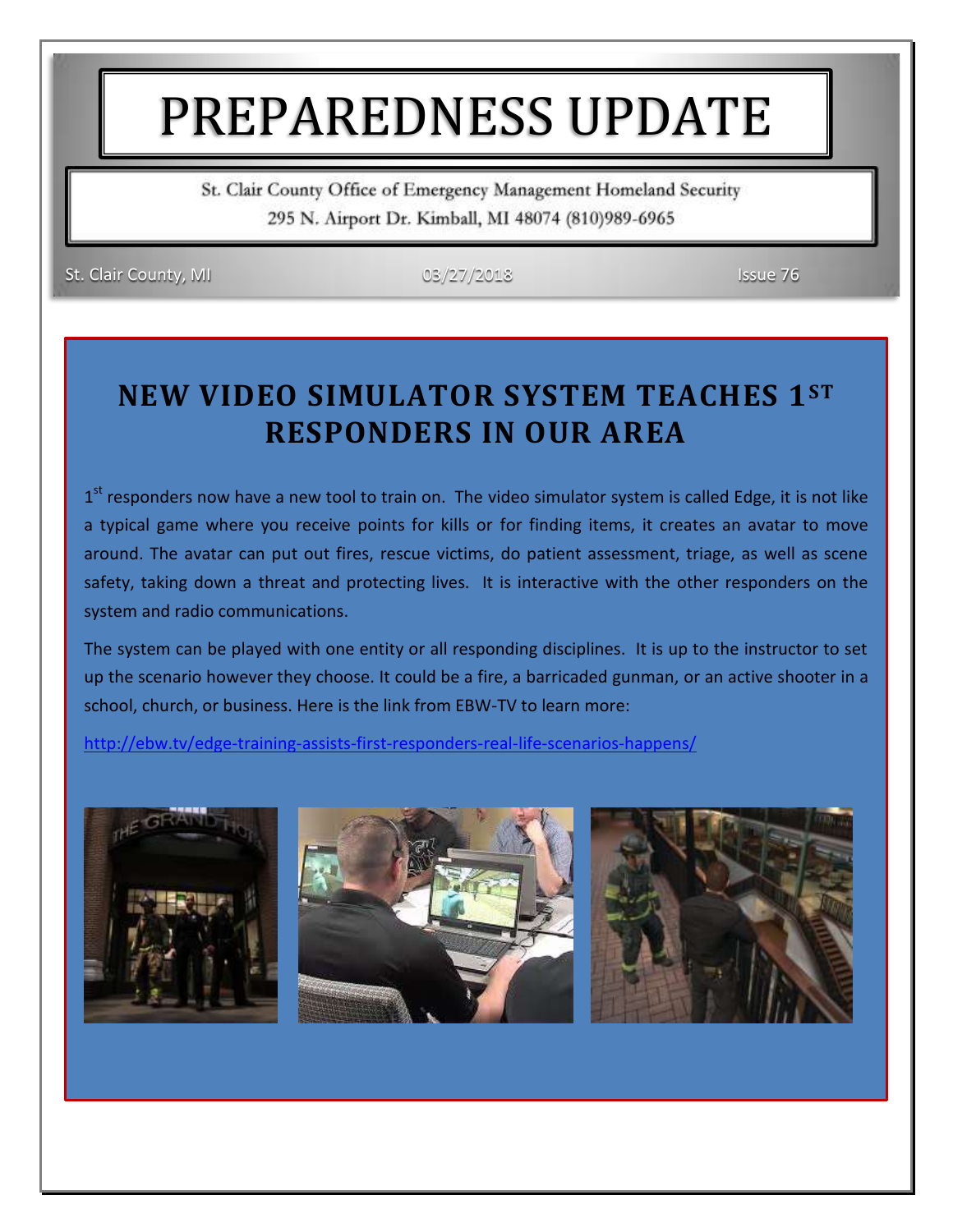

## **CITIZENS ACADEMIES TO BEGIN SOON**

The St. Clair County Homeland Security and Emergency Management Office is implementing a Citizens Academy. This Academy will focus on showing the general public a glimpse into the job responsibilities of our area  $1<sup>st</sup>$ responders. This will showcase Fire/EMS, Law Enforcement, and Emergency Management.

We think it is important that our residents have an understanding of these jobs. These Academies will be taught by responders from the field, and consist of 6 weeks of training, once a week in the evenings for 2 hours and 1 combined group session on a Saturday with a combined scenario.

Our Academies were designed with the cooperation of the Port Huron Police Department, building off their successful concept.

**Please note that these Citizens Academies are not a certification academy and are intended as an information-only program.**

| <b>Law Enforcement Academy</b>                        | <b>Fire/EMS Academy</b>         | <b>Emerg. Management</b><br>Academy |
|-------------------------------------------------------|---------------------------------|-------------------------------------|
| <b>Tuesdays</b>                                       | Wednesdays                      | Thursdays                           |
| April 10 <sup>th</sup>                                | April 11 <sup>th</sup>          | April 12 <sup>th</sup>              |
| April 17 <sup>th</sup>                                | April 18 <sup>th</sup>          | April 19 <sup>th</sup>              |
| April 24 <sup>th</sup>                                | April 25 <sup>th</sup>          | April 23 <sup>rd</sup> (Monday)     |
| May $1st$                                             | May $2^{n\overline{d}}$         | May $3^{\text{rd}}$                 |
| May 12 <sup>th</sup> (Saturday)                       | May 12 <sup>th</sup> (Saturday) | May 12 <sup>th</sup> (Saturday)     |
| May $15^{\overline{th}}$                              | May 16 <sup>th</sup>            | May $17^{\overline{th}}$            |
| ALL ACADEMY GRADUATION May 22 <sup>nd</sup> (Tuesday) |                                 |                                     |

The Academy dates are as follows: All times are from 7pm – 9pm with a Saturday from 9am – 2pm.

At the end of the Academies, participants can choose to apply to be part of a volunteer Community Ready Team that will support our area  $1<sup>st</sup>$  responders when requested.

If you are interested in attending any of the Citizens Academies, or would like more information please call:

810-989-6965, or email: [emergencymanagement@stclaircounty.org](mailto:emergencymanagement@stclaircounty.org)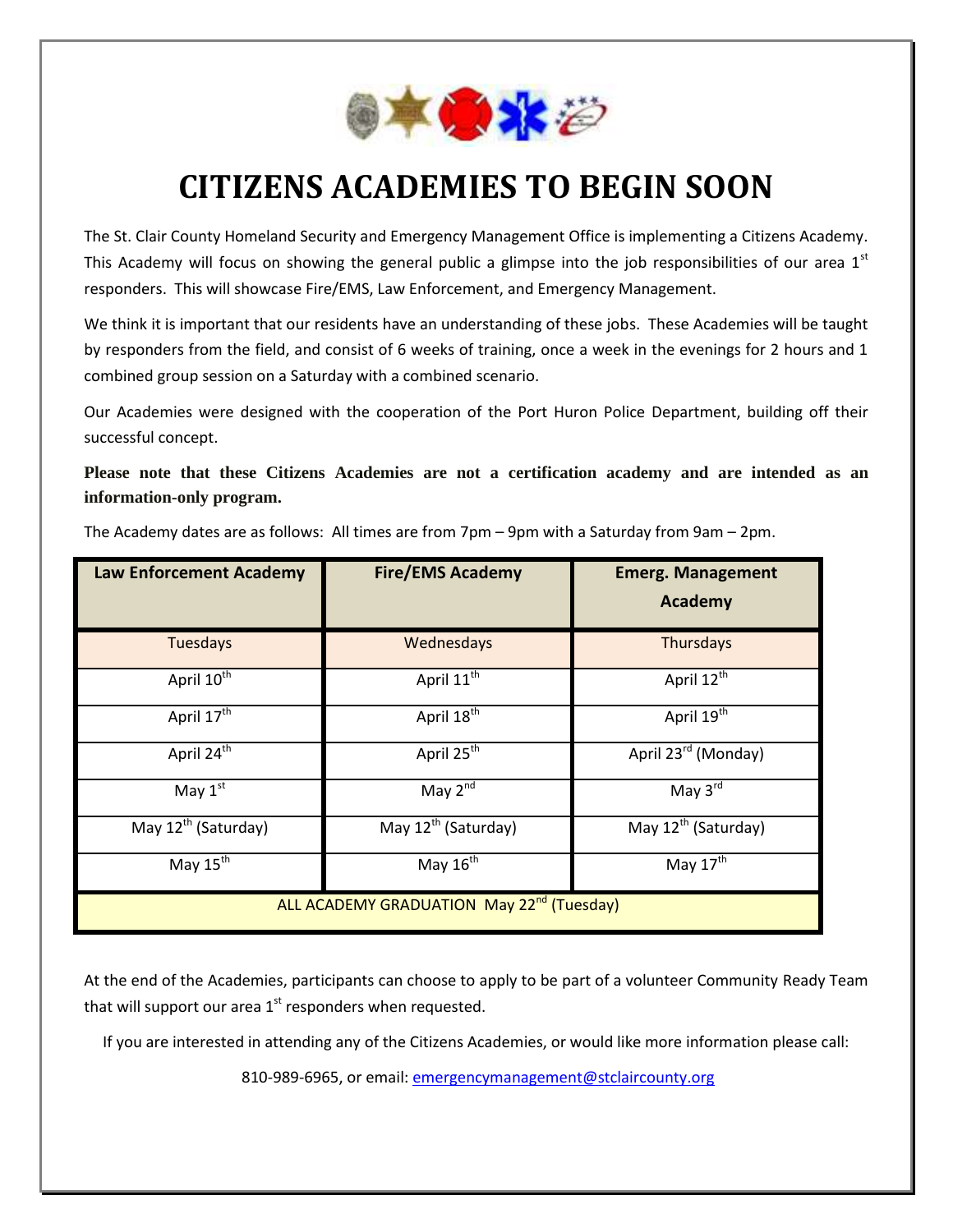#### **More Fun with NIMS part II (400)!**

The St. Clair County Office of Homeland Security and Emergency Management recently held a National Incident Management System (NIMS) Incident Command System ICS 400 class-Advanced ICS for Command and General Staff- Complex Incidents. The two day class occurring in February 2018 and was held at the Kimball Fire Department Station 1 on Allen Rd. The class size of 27 students was the largest ever held in the county since the inception of the program in 2008. Multiple disciplines were present including members from Fire Departments, Law Enforcement agencies, EMS, Emergency Management, and Hospitals. The diverse group allowed for great discussion and interaction during the portions of the class that required scenario based problem solving.



### **Do 1 Thing for March**

**GOAL FOR MARCH:** Know how to respond safely when instructions are given to evacuate or take shelter.

In a disaster you may be asked to either evacuate or shelter-in-place. In the excitement of an emergency, it can be difficult to focus on what you are doing. Know what to do to keep your family safe. Practice your tornado and fire safety plans. If your family has practiced, they will be more comfortable doing it when the emergency actually happens.

Click the links below for more detail

#### Tasks:

- Identify the best storm shelter in your home and [practice](http://do1thing.com/tasks/storm-shelter) getting to the shelter with your family.
- Learn how to safely [shelter](http://do1thing.com/tasks/shelter-in-place) in place.
- Make a Go Bag for [emergency](http://do1thing.com/tasks/go-bag) sheltering.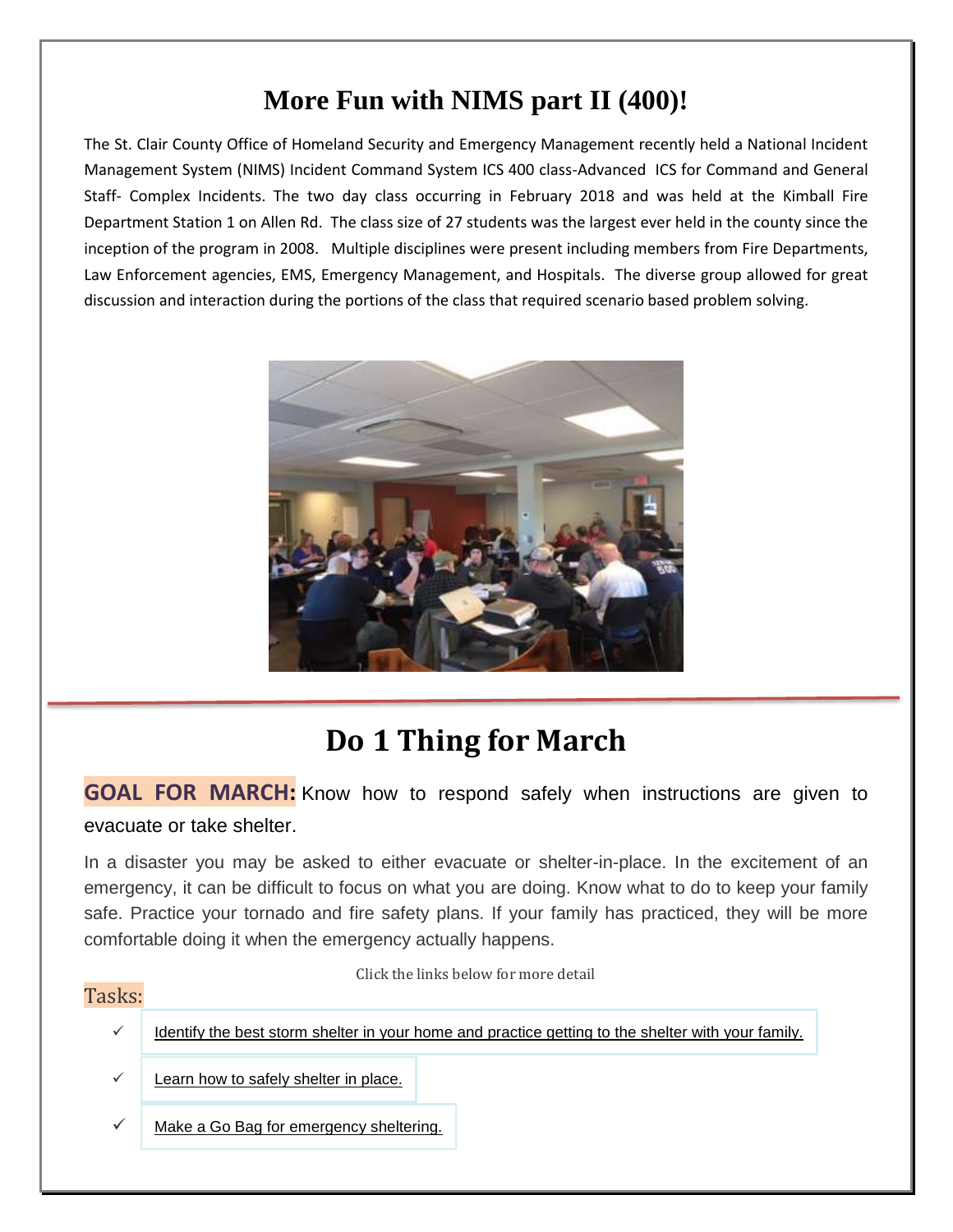## **WHAT IS THE HOMELAND SECURITY-EMERGENCY MANAGEMENT ADVISORY COUNCIL**

For many years, St. Clair County HSEM has actively embraced the "whole community" concept. A key pillar of the program is the HSEM Advisory Council that was created in 2004. The purpose of the HSEM Advisory Council is to serve as a coordinating body for assessing homeland security and emergency management needs.

They are responsible for:

- Promoting enhanced coordination between emergency response agencies
- Promoting standardization and interoperability throughout the jurisdiction
- Fostering innovative approaches to meeting homeland security and emergency management needs
- Fostering the effective use of the jurisdiction's homeland security funding.
- Capturing innovative practices and report accomplishments that can be replicated in other communities nationally.

The voting membership of the Advisory Council is made up of one representative from each group listed below:

- Urban fire service (paid)
- Rural fire service (volunteer)
- Municipal law enforcement
- County law enforcement
- County Commissioner
- Emergency Management
- Medical Control Emergency Medical Service
- Medical Control Hospitals
- Hazardous Material
- Public Works
- Public Safety Communications
- Clergy
- City Governmental Administrative
- Township Governmental Administrative
- Metropolitan Planning
- Community Mental Health
- Public Health
- Port Huron Police
- Port Huron Fire
- **Business**
- Utilities Gas
- Utilities Electric
- Labor
- Private Security
- Cyber Security

The Advisory Council also serves as the Local Emergency Planning Committee and the Citizens Corp Council. They meet bi-monthly at the Emergency Operations Center